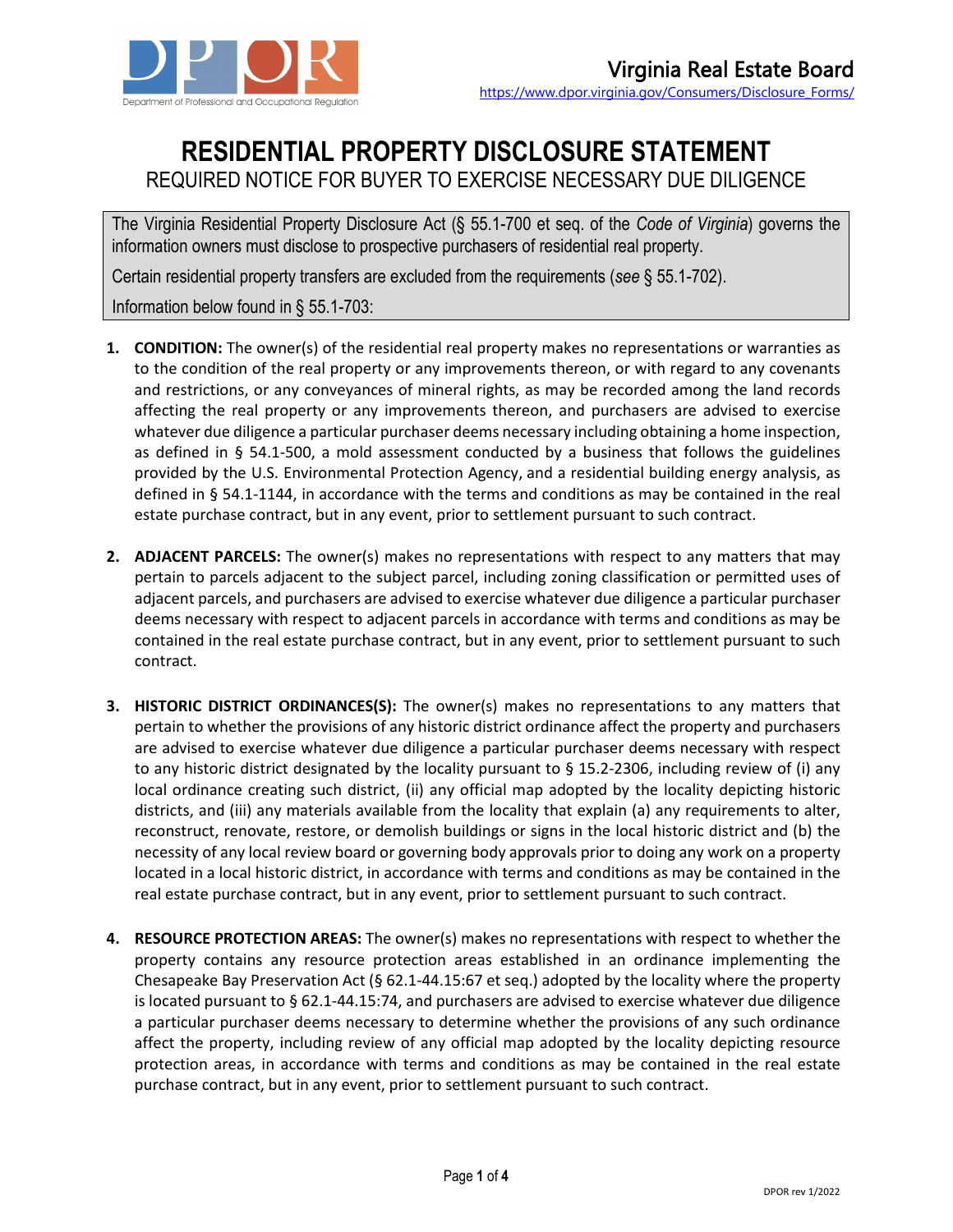RESIDENTIAL PROPERTY DISCLOSURE STATEMENT Virginia Real Estate Board

- **5. SEXUAL OFFENDERS:** The owner(s) makes no representations with respect to information on any sexual offenders registered under Chapter 23 (§ 19.2-387 et seq.) of Title 19.2, and purchasers are advised to exercise whatever due diligence they deem necessary with respect to such information, in accordance with terms and conditions as may be contained in the real estate purchase contract, but in any event, prior to settlement pursuant to such contract.
- **6. DAM BREAK INUNDATION ZONE(S):** The owner(s) makes no representations with respect to whether the property is within a dam break inundation zone and purchasers are advised to exercise whatever due diligence they deem necessary with respect to whether the property resides within a dam break inundation zone, including a review of any map adopted by the locality depicting dam break inundation zones.
- **7. WASTEWATER SYSTEM:** The owner(s) makes no representations with respect to the presence of any wastewater system, including the type or size thereof or associated maintenance responsibilities related thereto, located on the property and purchasers are advised to exercise whatever due diligence they deem necessary to determine the presence of any wastewater system on the property and the costs associated with maintaining, repairing, or inspecting any wastewater system, including any costs or requirements related to the pump-out of septic tanks, in accordance with terms and conditions as may be contained in the real estate purchase contract, but in any event, prior to settlement pursuant to such contract.
- **8. SOLAR ENERGY COLLECTION DEVICE(S):** The owner(s) makes no representations with respect to any right to install or use solar energy collection devices on the property.
- **9. SPECIAL FLOOD HAZARD AREAS:** The owner(s) makes no representations with respect to whether the property is located in one or more special flood hazard areas and purchasers are advised to exercise whatever due diligence they deem necessary, including (i) obtaining a flood certification or mortgage lender determination of whether the property is located in one or more special flood hazard areas, (ii) reviewing any map depicting special flood hazard areas, (iii) contacting the Federal Emergency Management Agency (FEMA) or visiting the website for FEMA's National Flood Insurance Program or the Virginia Flood Risk Information website operated by the Department of Conservation and Recreation, and (iv) determining whether flood insurance is required, in accordance with terms and conditions as may be contained in the real estate purchase contract, but in any event, prior to settlement pursuant to such contract. A flood risk information form that provides additional information on flood risk and flood insurance is available for download by the Real Estate Board on its website.
- **10. CONSERVATION OR OTHER EASEMENTS:** The owner(s) makes no representations with respect to whether the property is subject to one or more conservation or other easements and purchasers are advised to exercise whatever due diligence a particular purchaser deems necessary in accordance with terms and conditions as may be contained in the real estate purchase contract, but in any event, prior to settlement pursuant to such contract.
- **11. COMMUNITY DEVELOPMENT AUTHORITY:** The owner(s) makes no representations with respect to whether the property is subject to a community development authority approved by a local governing body pursuant to Article 6 (§ 15.2-5152 et seq.) of Chapter 51 of Title 15.2 and purchasers are advised to exercise whatever due diligence a particular purchaser deems necessary in accordance with terms and conditions as may be contained in the real estate purchase contract, including determining whether a copy of the resolution or ordinance has been recorded in the land records of the circuit court for the locality in which the community development authority district is located for each tax parcel included in the district pursuant to § 15.2-5157, but in any event, prior to settlement pursuant to such contract.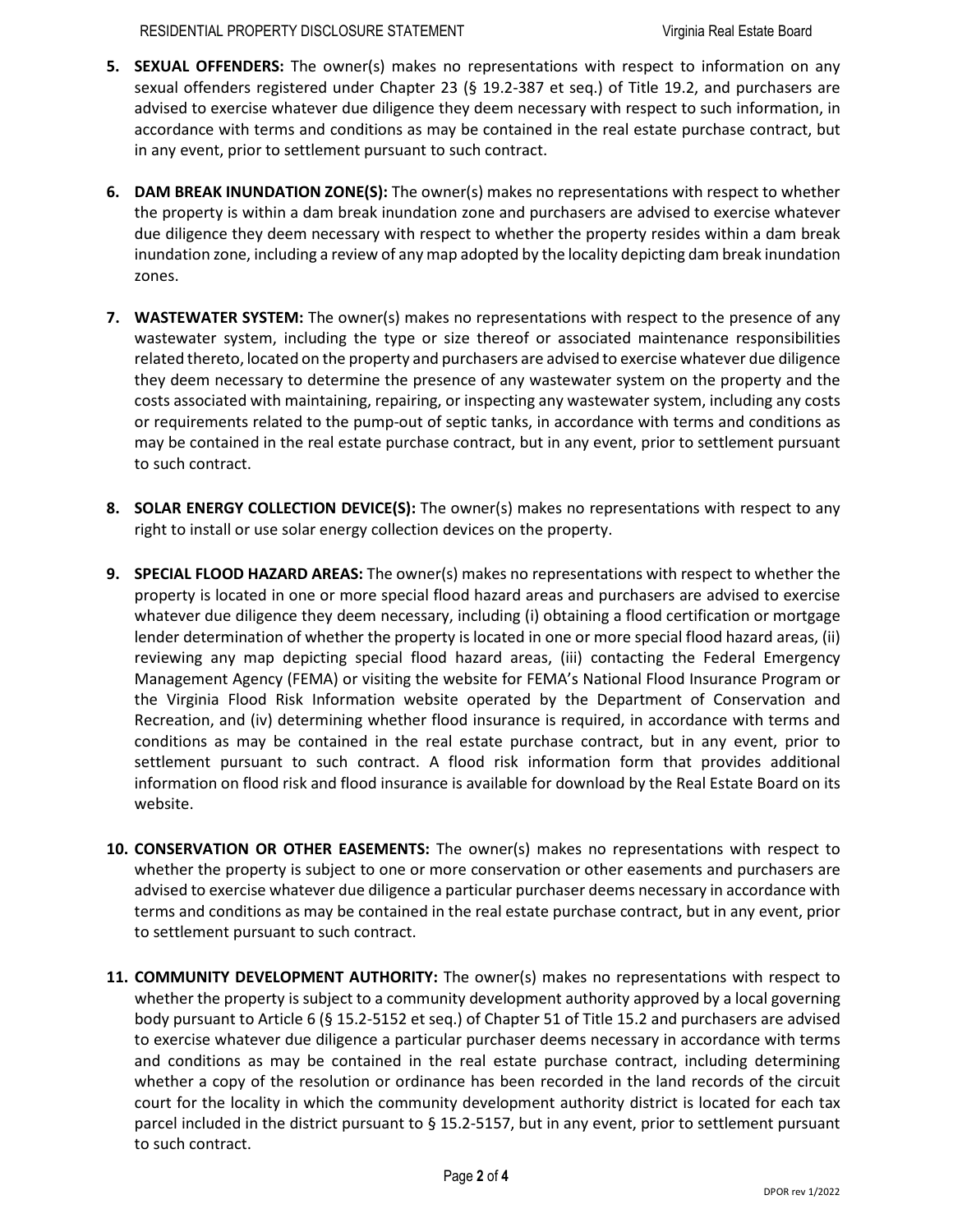- **12. MARINE CLAYS:** The owner(s) makes no representations with respect to whether the property is located on or near deposits of marine clays (marumsco soils), and purchasers are advised to exercise whatever due diligence a particular purchaser deems necessary in accordance with terms and conditions as may be contained in the real estate purchase contract, including consulting public resources regarding local soil conditions and having the soil and structural conditions of the property analyzed by a qualified professional.
- **13. RADON GAS:** The owner(s) makes no representations with respect to whether the property is located in a locality classified as Zone 1 or Zone 2 by the U.S. Environmental Protection Agency's (EPA) Map of Radon Zones, and purchasers are advised to exercise whatever due diligence they deem necessary to determine whether the property is located in such a zone, including (i) reviewing the EPA's Map of Radon Zones or visiting the EPA's radon information website; (ii) visiting the Virginia Department of Health's Indoor Radon Program website; (iii) visiting the National Radon Proficiency Program's website; (iv) visiting the National Radon Safety Board's website that lists the Board's certified contractors; and (v) ordering a radon inspection, in accordance with the terms and conditions as may be contained in the real estate purchase contract, but in any event prior to settlement pursuant to such contract.
- **14. DEFECTIVE DRYWALL:** The owner(s) makes no representations with respect to the existence of defective drywall on the property, and purchasers are advised to exercise whatever due diligence they deem necessary to determine whether there is defective drywall on the property, in accordance with terms and conditions as may be contained in the real estate purchase contract, but in any event prior to settlement pursuant to such contract. For purposes of this disclosure, "defective drywall" means the same as that term is defined in § 36-156.1.
- **15. LEAD PIPES:** The owner(s) makes no representations with respect to whether the property contains any pipe, pipe or plumbing fitting, fixture, solder, or flux that does not meet the federal Safe Drinking Water Act definition of "lead free" pursuant to 42 U.S.C § 300g-6, and purchasers are advised to exercise whatever due diligence they deem necessary to determine whether the property contains any pipe, pipe or plumbing fitting, fixture, solder, or flux that does not meet the federal Safe Drinking Water Act definition of "lead free," in accordance with terms and conditions as may be contained in the real estate purchase contract, but in any event prior to settlement pursuant to such contract.
- **16. IMPOUNDING STRUCTURES OR DAMS:** The owner(s) makes no representations with respect to the condition or regulatory status of any impounding structure or dam on the property or under the ownership of the common interest community that the owner of the property is required to join, and purchasers are advised to exercise whatever due diligence a particular purchaser deems necessary to determine the condition, regulatory status, cost of required maintenance and operation, or other relevant information pertaining to the impounding structure or dam, including contacting the Department of Conservation and Recreation or a licensed professional engineer.